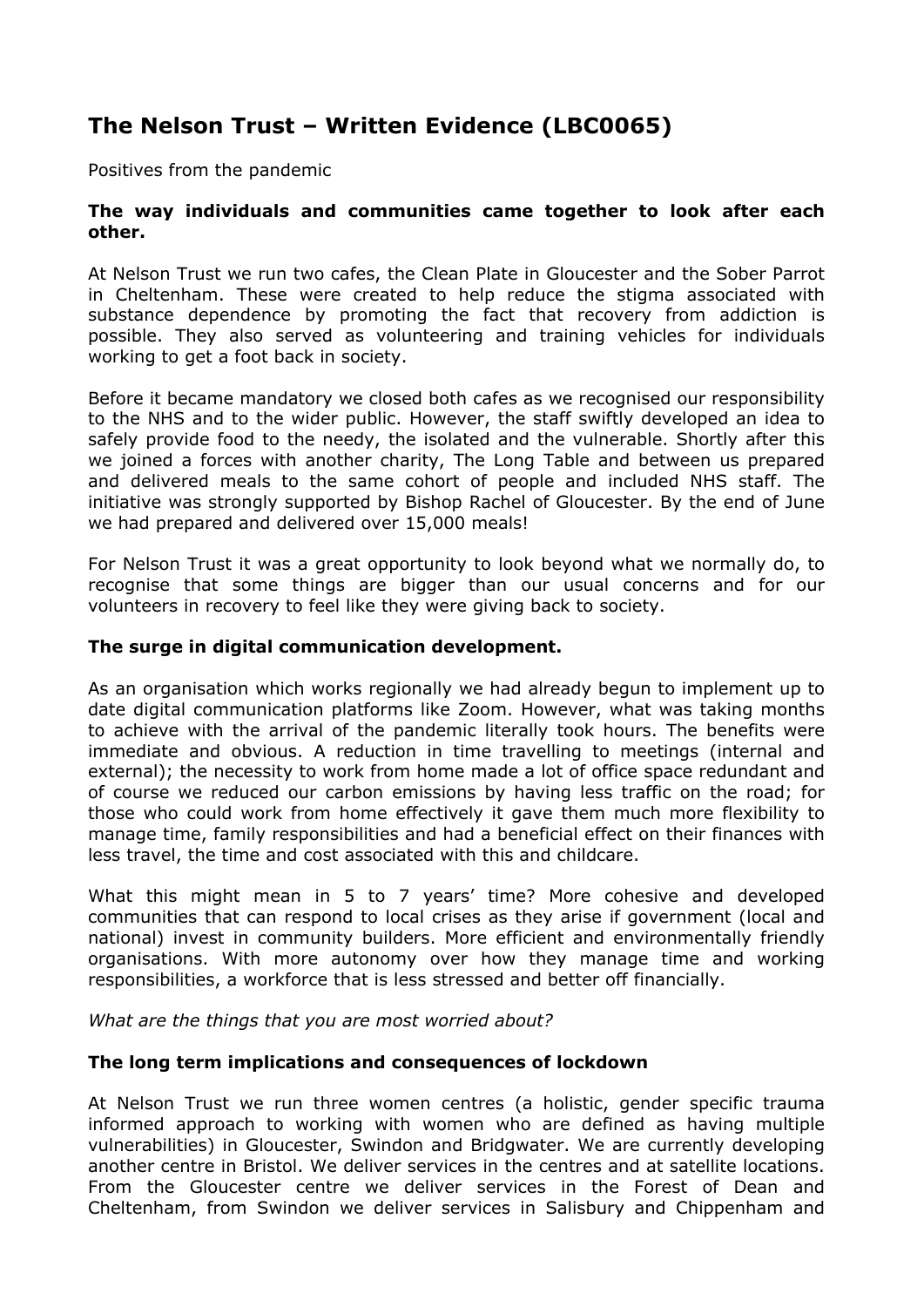from Bridgwater we deliver services in Weston Super Mare. These are just examples and our reach extends too many other locations across the region.

We have seen an increase in episodes of mental health difficulties, an increase in domestic abuse, an increase in substance misuse and an increase in high risk taking behaviour. Many of the women we work with have children and these children will have been exposed to what are known as adverse childhood experiences (ACES). ACES predict with significant accuracy later development in adolescence and early adulthood of substance misuse issues, mental health problems and contact with the criminal justice system. An increase in unemployment levels will only exacerbate the problems so the pandemic is in a sense compounding intergenerational cycles of abuse and neglect.

The financial implications will present on many fronts. We know economic uncertainty and distress leads to an increase in the types of challenges our clients face. To address the needs of the pandemic the government has borrowed staggering sums of money which will have to be paid back. Will this lead to another round of austerity? Are we seeing the beginning of a trend with the announcement of pay increases for 900,000 public sector workers without an increase in the relevant government department budgets? The consequences of these policies often trickle down to voluntary sector organisations who rely on grants and the opportunity to participate in publicly tendered contracts from well-funded government departments?

A reduction in or the disappearance altogether of some of these funds make it impossible for organisations like ours to offer the same rewards to staff who continued to deliver services throughout the lockdown. They continued with assertive outreach to street sex workers, helped domestic abuse victims navigate a route to safety and delivered food and essential medication to individuals who had to shield. Further they helped fill the void created by those organisations which reduced and closed cases and in some instances closed down altogether for example by taking referrals from the police of women experiencing distressing mental health episodes. Here are some of the messages of gratitude we received from clients and referrers.

**"I have been working with The Nelson Trust in relation to two clients. Throughout this period of lockdown, the worker has continued to provide an intense level of support, if not more than before lockdown to ensure that these vulnerable women are not disadvantaged as a result of services not being available to them. She has attended and participated in all meetings via conference call, she has been easily contactable by text, phone and email. She has also continued to undertake essential outreach work (face to face) to support clients with things including moving to a new house and even giving birth. She has been flexible, offering out of hours support in addition to her usual role."**

Advanced Practitioner Gloucester Safeguarding Team

**"This is what I love about Nelson Trust, the way they turn system challenges into opportunities to improve services."** Children and Families commissioner at a service implementation meeting.

"**Just want to say a massive thank you to Gloucester Nelson Trust for helping me through this Covid-19. They are the only people who will help and have done more than I can ever thank them for. If it wasn't for them I**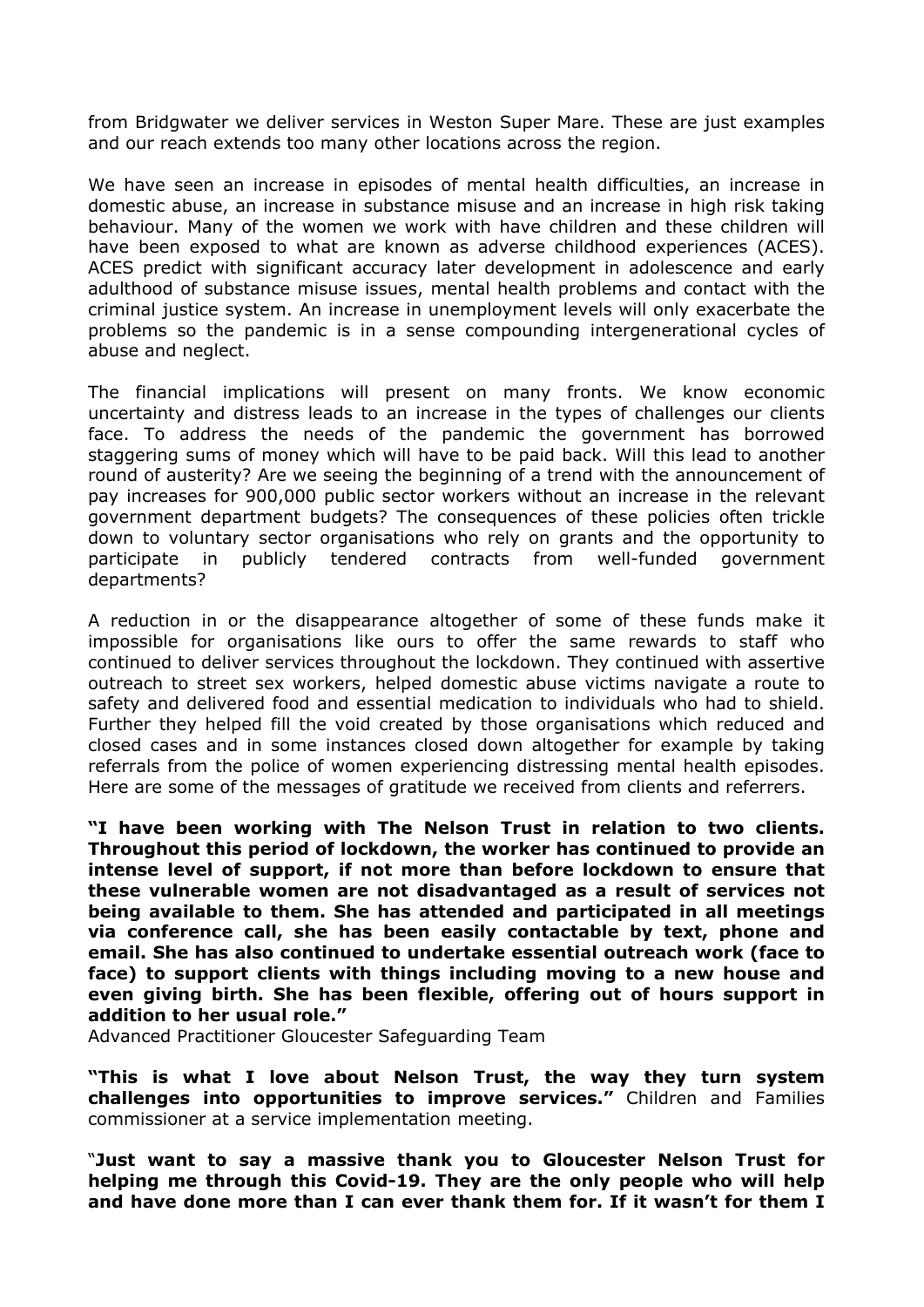**would be in an empty property heavily pregnant with no support whatsoever and would have probably lost my child or worse. I literally can't thank them enough truly brave women X."** Client we supported during lockdown

#### The Sober Parrot:

'**I just wanted to thank you for our meals today. What you are doing is making a massive difference. I know my family can eat this week so from the bottom of my heart thank you. Honestly, I sat in the kitchen and cried 'cause' I have food for everyone now.'**

What might this mean in 5 to 7 years' time? A further squeeze on the voluntary sector with more and more organisations spending more time and energy on surviving rather than delivering support and services with purpose. When organisations are solely focused on their own survival it means less time for partnership work, less time for reflection on impact, less knowledge to inform innovation and ultimately less support for those who need it.

*What do you hope most changes for the better?*

### **Learning from the lessons**

In the top right hand corner of its risk register the government lists pandemic as something that is likely to happen, to have a significant impact and it was there before the onset of this pandemic. Did we respond brilliantly with energy, commitment and even sacrifice? Yes we did.

Were we ready? No we weren't!

So what can we learn? Nelson Trust runs 3 community women's centres and is shortly to open a 4th. We have been arguing for years for a statutory investment of core funding which guarantees we can continue to exist. With that core funding we can do the rest. We can compete and partner with others to provide services. We can listen to local commissioners about their local concerns and respond energetically and creatively. We can also be ready for other emergencies which affect the cohort of people we support.

Nelson Trust also provides residential rehabilitation to those affected by substance dependence. When the government placed homeless people in hotels an opportunity was missed to place those with dependency issues into residential rehabilitation. It would have less expensive but also an investment in the post pandemic, an opportunity reduce the number of homeless by giving some of these individuals a start in recovery and a step into a life of independence.

I use the experience of Nelson Trust to illustrate what can be planned for, what can be available and what can be achieved.

What might this mean in 5 to 7 years' time? More cohesive local systems by investing and engaging in those organisations which can move swiftly to reduce demand on statutory services. The voluntary sector is renowned for being fleet of foot and there were many brilliant examples of many different organisations doing just that throughout the pandemic. Nevertheless, it would be short-sighted and a mistake to take it for granted that they still exist the next time they are needed. If they are consulted, engaged and invested in, by 5 to 7 years' time we could have fit